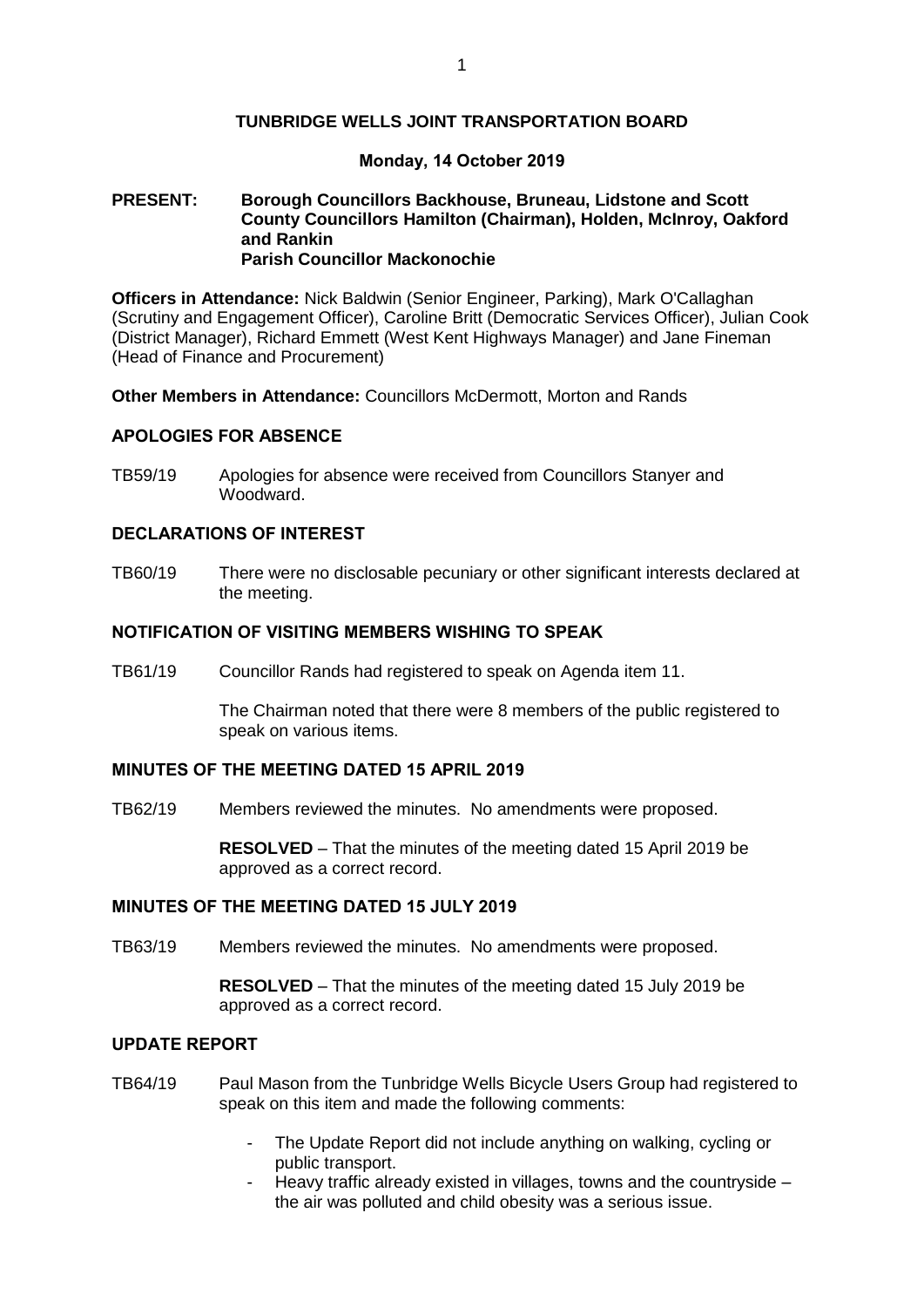- Asked that the Board consider a new style Agenda that included items that actively looked at monitoring targets for walking, cycling, and the progression to a carbon neutral status by 2030. It would then allow action to be taken if those targets were not being reached.
- Concern was raised that the aims and objectives included in a number of transport related strategies (Transport Strategy 2015-2026, Cycling Strategy 2016-2020 and the Kent Active Travel Strategy) would not be achieved.

Discussion included the following comments:

- Recognition that monitoring was important and that particular attention should be given to cycling, walking and the various modes of public transport.
- It was noted that as the fleet was being replaced, buses were becoming more environmentally friendly.
- That there was a paradox between requests received for free parking in Tunbridge Wells and complaints about congestion and pollution.
- To consider a standing report to the JTB's across the County that gave details on the progress of key projects and business performance indicators.
- To note, that the Report did include items on pedestrian safety and pollution.

**RESOLVED** – That the report be noted.

## **ZONE HA PERMIT PARKING RESTRICTIONS, HAWKENBURY, TUNBRIDGE WELLS - PROPOSED AMENDMENTS**

- TB65/19 Nick Baldwin, Senior Engineer TWBC introduced the report that proposed to advertise amendments to the permit parking restrictions in the Hawkenbury area of Tunbridge Wells. In summary:
	- A new permit parking zone in Hawkenbury was introduced in 2018.
	- Initially and based on the interest shown, restrictions were only introduced in a few streets.
	- A survey was undertaken in the summer of 2019 the outcome of which was that there was now sufficient interest to expand the scheme and introduce more roads where permit parking would apply.
	- There was an expectation that the introduction of a wider scheme would have a knock on effect to those streets outside the permit parking area so it was likely there would be a need for further work at a later date.
	- The recommendation to now go to a formal public consultation with the results to be reported back either at the January 2020 or April 2020 meeting.

Discussion included the following comments:

- Confirmation that the consultation would last for a period of 3 weeks.
- The aim was to complete the consultation process by Christmas 2019.
- There was recognition of the good work done so far on this issue.

**RESOLVED** – The Board endorsed the proposal to advertise amendments to permit parking restrictions in the Hawkenbury area of Tunbridge Wells.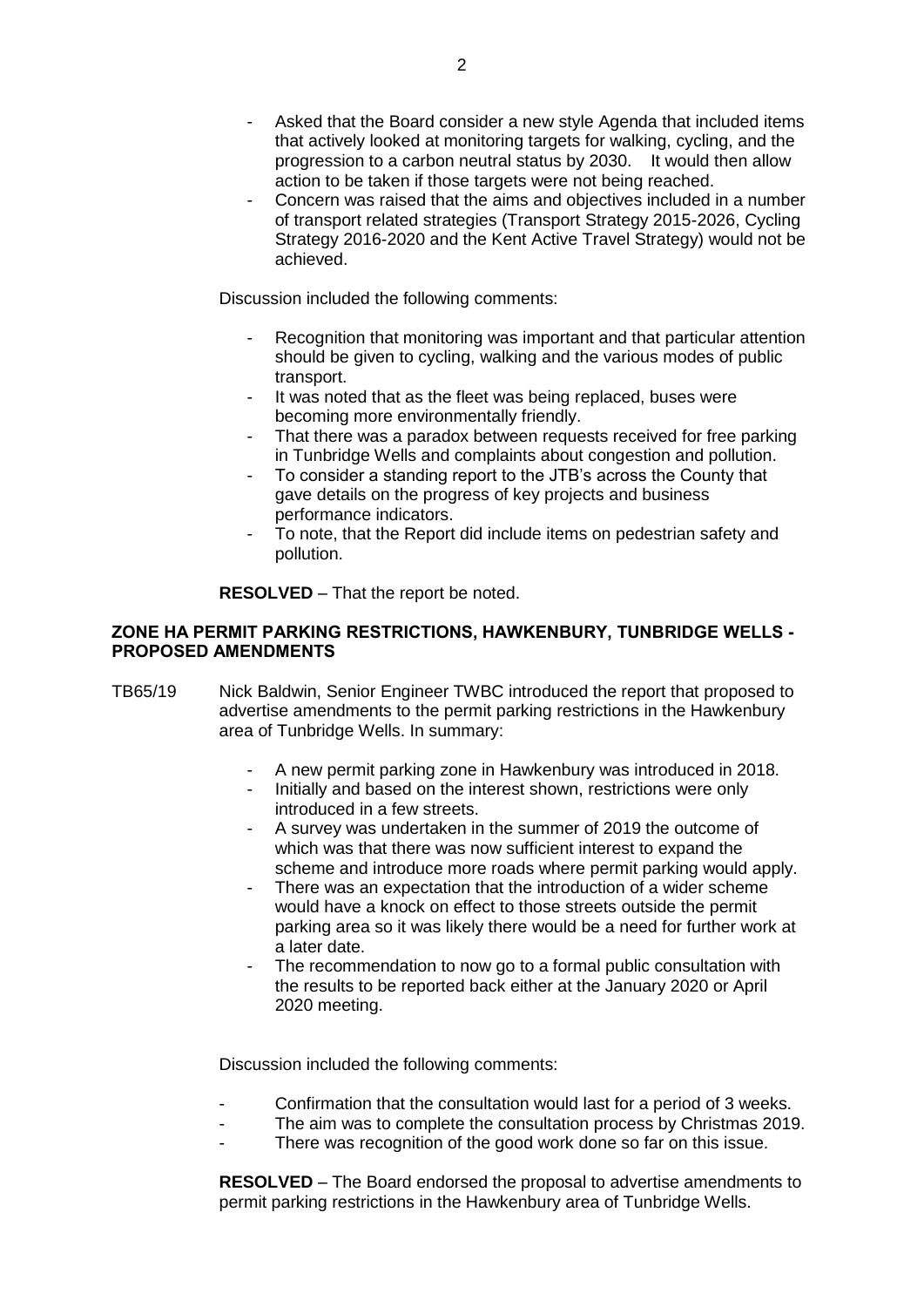# **ZONE A PERMIT PARKING RESTRICTIONS, TUNBRIDGE WELLS - PROPOSED AMENDMENTS**

- TB66/19 Nick Baldwin, Senior Engineer TWBC introduced the report that proposed to advertise amendments to the permit parking restrictions in parts of Zone A. In summary:
	- The amendment would apply to 2 small parts of the existing Zone A parking area.
	- The lower end of Warwick Park (Northern end) where some properties had no off street parking facilities and where it had now become difficult to find spaces to park. The intention was to expand this area to include Rodmell Road which was currently unrestricted.
	- In addition to the 1 hour morning restriction in the streets off Claremont Road, the introduction of a 1 hour restriction in the afternoon. It was hoped that this would reduce the impact long term parking had on residents.

Mr Max Eddy resident of Warwick Park had registered to speak, which included the following comments:

- Ability to park on the lower part of Warwick Park had become much more difficult over the last few years.
- There were 70 parking spaces in this area of which there were about 50 Zone A Permits. There were 10 houses and a couple of flats without off street parking. As such parking should not be an issue in the area. However, this part of the road was shared with Kentish Mansions, flats in the Chapel Place area and Lower Cumberland Walk which had an impact on the availability of spaces.
- The use of this area by commuters was also a major concern especially as they did not pay for permits so were parking for 'free'.
- Endorsed the expansion of the scheme as a minimum. And it should include around the enclave and Rodmell Road.
- Undertook a survey on the availability of the 23 spaces in Rodmell Road and found that 14 cars had stayed for the entire day with 4 cars having parked for at least half the day. Only 3 spaces had 3 different cars during the day.
- The flow of cars and availability of spaces would benefit traders and allow for more shoppers.

Ms Elaine Cole resident of Warwick Park had registered to speak, which included the following comments:

- Had also seen a marked change in the ability to park in the area.
- Endorsed the introduction of permits in Rodmell Road.
- The hotel advertised the use of their function room which exacerbated the current parking problems especially in the evening.
- Concern that the proposed scheme would not be sufficient additional spaces being used by the new Pantiles flats. Current occupants creating off street parking thereby reducing the number of on street parking spaces.
- Hazardous for the Mead school drop off and pick up additional parking provision would make it safer.
- Consideration be given to Sunday restrictions.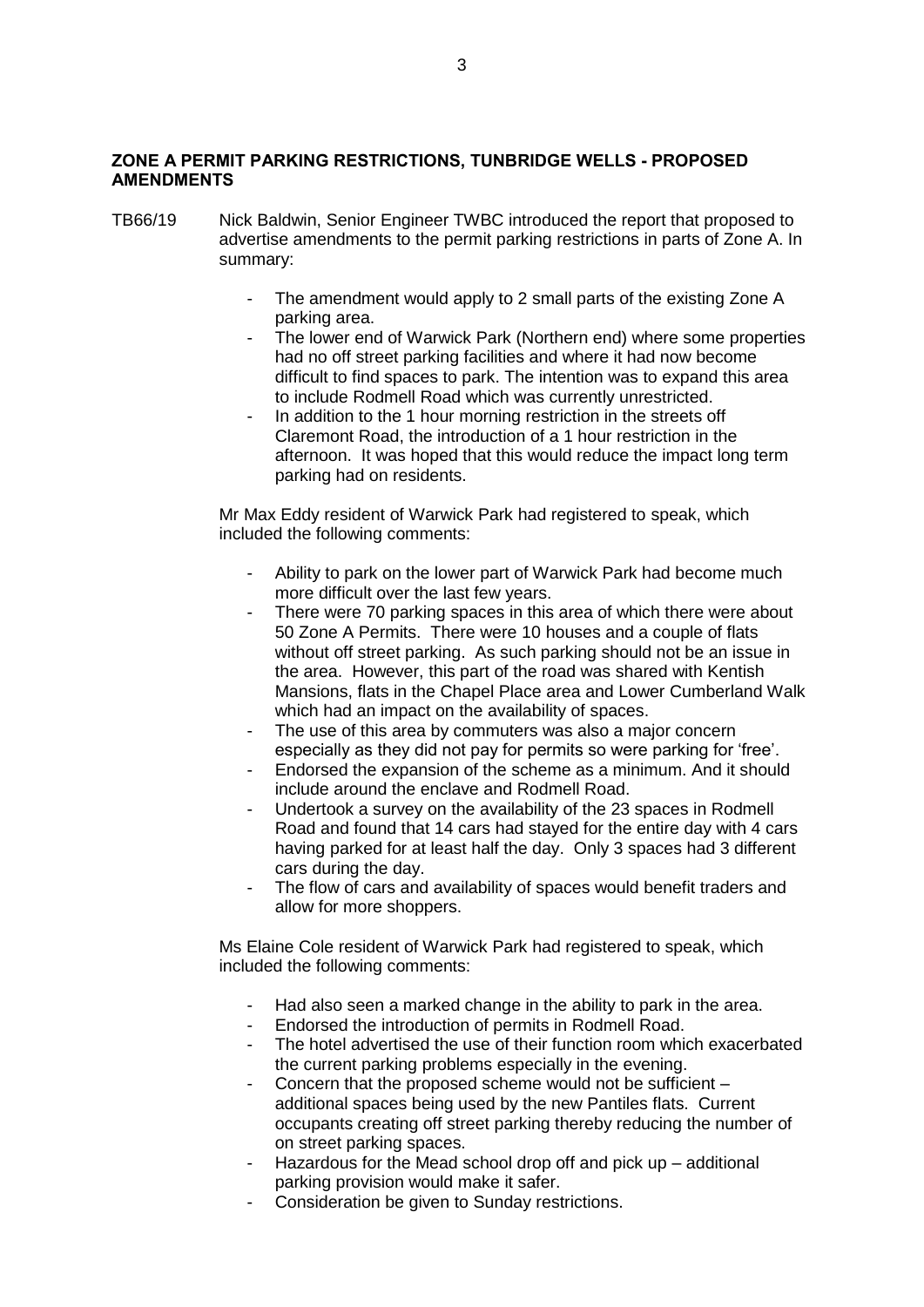The scheme to be extended to include Rodmell Road, Warwick Park and Roedean Road.

Mrs Jean Phillips-Martinsson resident of Rodmell Road had registered to speak, which included the following comments:

- Rodmell Road being used as a cut through particularly by large lorries.
- Private driveway being used for reversing resulted in damage to car left on the driveway.
- Difficulties in actually getting out of private driveway.
- Request that consideration be given to stop HGV's using the road.
- Additional cars due to One Warwick Park Hotel and particularly when weddings took place.

Discussion included the following comments:

- Start of the process. The recommendation was to now go out to a public consultation.
- Not sufficient evidence at the moment to extend the scheme to more of Warwick Park. In response to the suggestion that it was very difficult to park between Nevill Street and Rodmell Road, TWBC had visited the area everyday over a period of a couple of weeks and at different times of the day and had found there had always been spaces to park – on occasion up to 14 spaces. If the scheme extended to this area, it would likely result in parking issues displaced to other roads.
- Not ruling out extending the scheme in the future, but recommended a step by step approach rather than a big scheme approach which would cause much more disruption. Permit parking needed to be achieved in a sensitive way.
- Not aware of any proposals to restrict HGV's from using these roads but it would need to be referred to the KCC safety team to determine whether there was any concerns related to safety.
- Inappropriate road use by HGV drivers was a major concern across the country. HGV Group set up with the aim of creating a pattern of strategic routes – similar to the London Lorry Scheme. In the early stages, but a trial area south of Maidstone had been identified.
- Understood there was a 7.5tonne limit in most residential areas, except for deliveries. Sat Nav's were a particular issue with lorry drivers as they didn't distinguish between appropriate and inappropriate roads.
- Parking around Railway Stations a wider issue that should be looked at.
- Consideration to be given to look at measures to reduce reliance on Cars.
- Insufficient car parking in the Tunbridge Wells area.
- Acknowledgement that 'on street' users might not be able to afford car parking fees.
- Understood that this was a step by step process but a request to review more frequently.
- HGV restrictions was an enforcement matter although it was suggested this did not happen. Wanted to see the powers transferred from the police to the Highways Authority.

**RESOLVED** – That the Board endorsed the proposal to advertise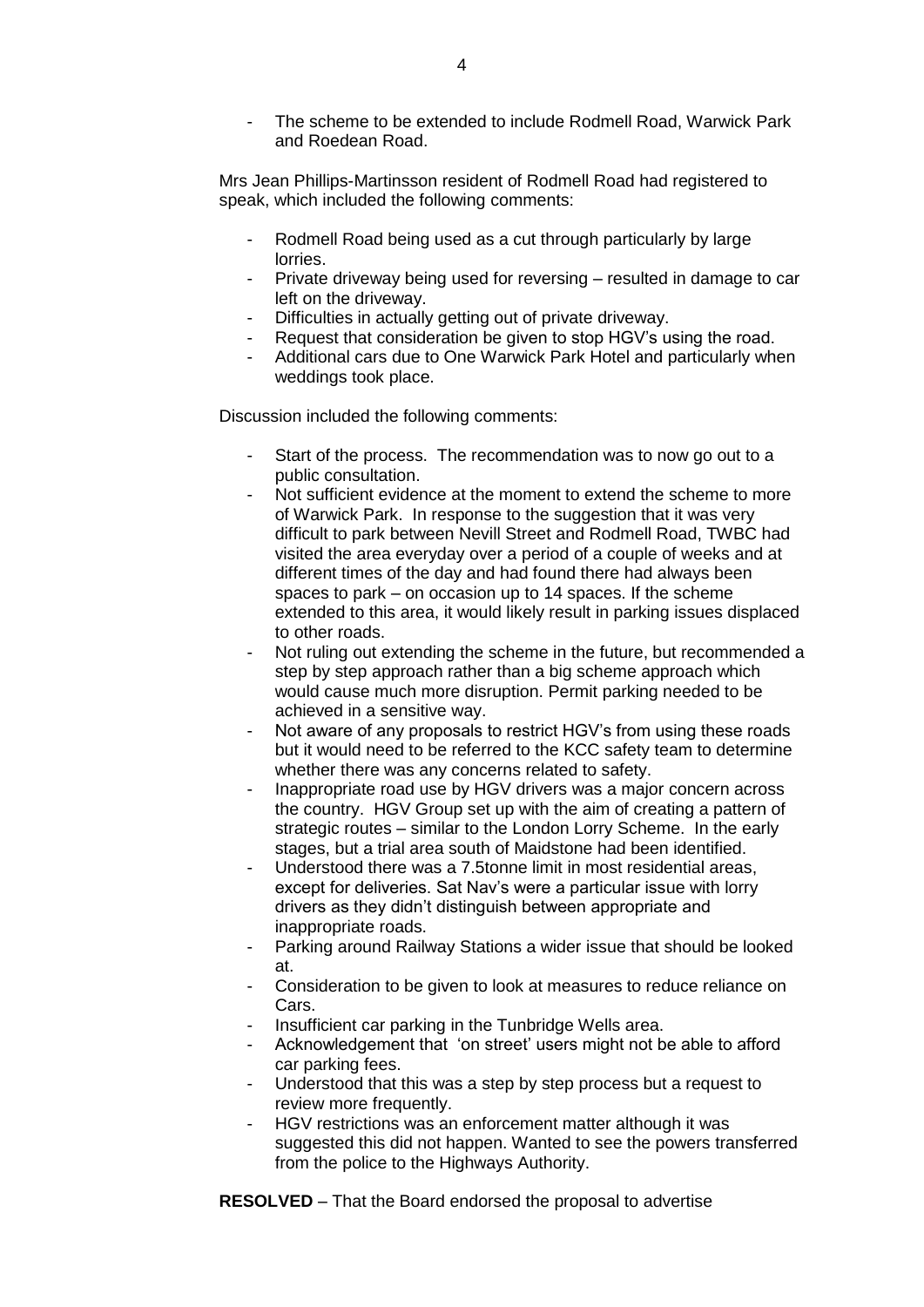amendments to permit parking restrictions in parts of Zone A, Tunbridge Wells.

# **CRANBROOK EXPERIMENTAL TRAFFIC REGULATION ORDER**

- TB67/19 Nick Baldwin, Senior Engineer TWBC introduced the report regarding the experimental Traffic Regulation Order that was introduced in Cranbrook. In summary:
	- The restrictions included in the current Traffic Regulation Orders in Cranbrook did not match, nor were they what was wanted.
	- Options were considered relating to appropriate measures as to how new restrictions should be signed and lined.
	- As such, earlier this year, an experimental Traffic Regulation Order was implemented.
	- The scheme included changes to the restrictions in Cranbrook and the use of a paler and narrower yellow line.
	- As an experimental scheme it could run for a maximum of 18 months, then a decision would have to be taken as to whether it became permanent, or adjusted if necessary.
	- There was no prior consultation for an experimental scheme the first six months was the period when the public could make comments.
	- It was recommended that the scheme should continue, and more information gathered. There was no pressing need to change anything at this time. Instead, a report would be submitted at the end of the scheme and would include recommendations regarding the best final arrangement.

Discussion included the following comments:

- The experimental scheme would expire on 20 September 2020 so would aim to report back to JTB at either the April 2020 or the July 2020 meeting.
- The work to progress this scheme, the liaison with the community, the additional budget required were to be applauded – it had worked well and made the restrictions enforceable.

**RESOLVED** – That the Board noted the comments received.

# **REVISED JTB AGREEMENT**

- TB68/19 Mark O'Callaghan, Scrutiny and Engagement Officer introduced the report highlighting the changes made to the report following the meeting in April 2019. Further clarification had since been made. In summary:
	- Voting rights for Parish Members could be at the discretion of the Board, and;
	- The number of public speakers to be made consistent with Tunbridge Wells' usual procedure rules.
	- Subject to these changes, the Board would be invited to comment which would then be fed back to Cabinet for approval.

Adrian Berendt, Chair of the Royal Tunbridge Wells Town Forum had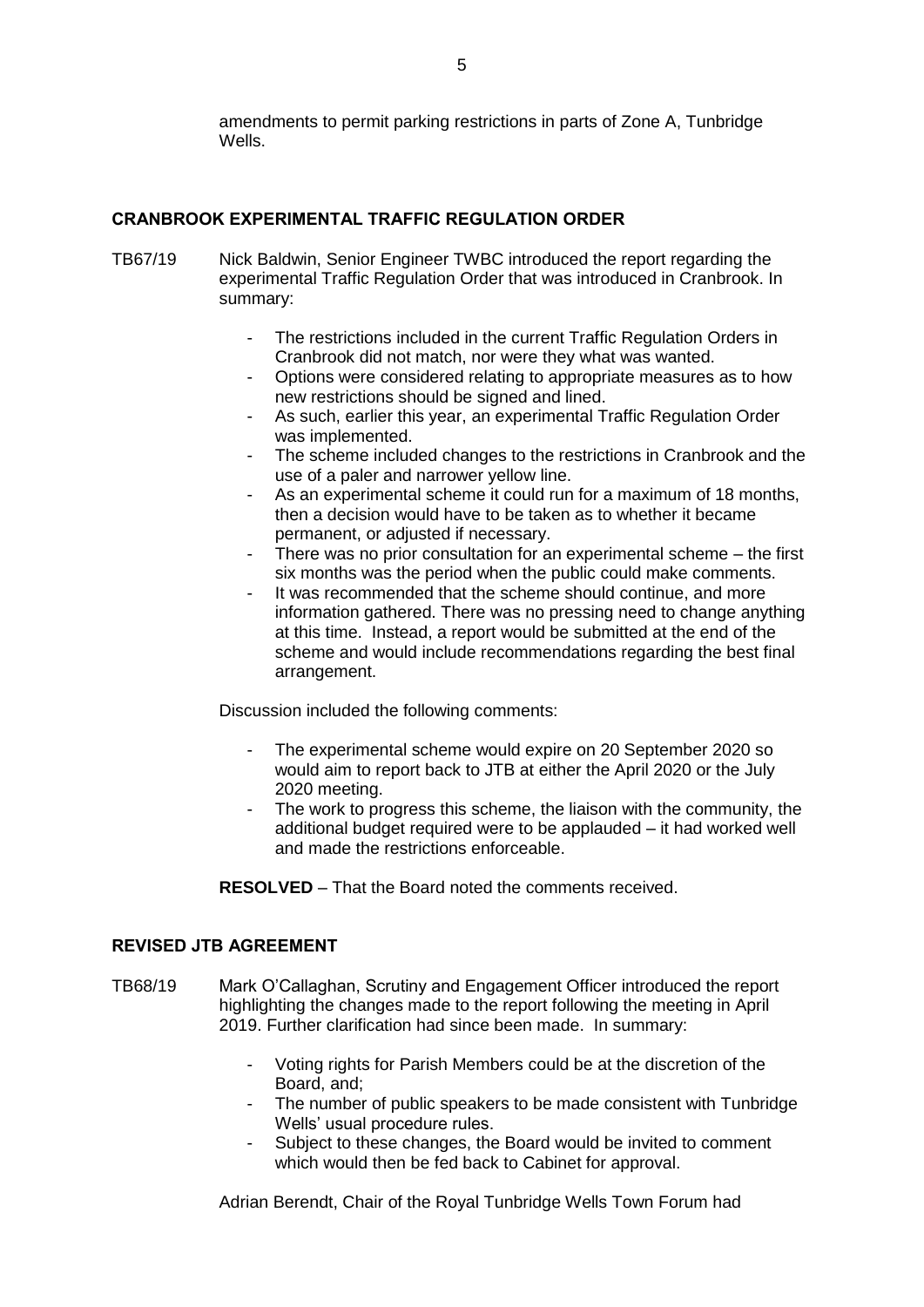registered to speak which included the following comments:

The agreement allowed for representatives to be appointed from Town or Parish Councils. As Royal Tunbridge Wells was an unparished Council, the Town Forum would be an appropriate representative and as such would like to be included for nomination.

Discussion included the following comments:

- The Board was made up of accountable elected members and as such suggested that in the first instance, legal advice should be sought. Also, as a non decision making Committee, it would need to be reviewed/decided at a different level.
- Any decision would set a precedent for other non elected groups.
- Recognition that there was expertise and professionalism within non elected groups, including the Town Forum that could add value to the Committee.
- There was a process to create a Town Council so it was an option open to Tunbridge Wells. It would then be able to have representation as elected Members on a range of Committees.
- The Audit and Governance Committee had non elected representatives who made a valuable contribution to the Committee but did not have a vote.
- Elected Members were also required to sign the Code of Conduct.
- Need to separate the request for non elected Groups to be included to speak on a Committee and their ability to vote.
- A request was made that 5.3 of the agreement also included the words 'active travel'.
- Further clarification was sought as to whether the agreement would offer Parish Councillors the opportunity to vote (para 2.2 and 2.3 refers). It was noted that Maidstone and Swale JTB's (also Tonbridge and Malling?) already allowed Parish Representatives the vote.
- Sections 2.1 2.4 not explicitly clear about voting rights. Suggested that the wording needed to be reviewed.
- Maidstone JTB agreement stated 'All Board members, including Parish Council Members shall have the right to propose motions and amendments and to vote on the same'. It was suggested the same wording could be used for the TWBC agreement.
- General agreement that the Board should be able to decide whether Parish Councillors be given the ability to vote. The revised JTB could be supported subject to it being revised to include the reference to 'active travel' and the Board's ability to assign voting rights to Parish Members being expressly stated. The inclusion of the Town Forum was a different issue and would need to be dealt with separately.
- The JTB Agreement was a Kent wide document that needed to be agreed by all 12 districts. As such there would be a need to establish whether any amendments would require agreement by all 12 districts or whether there would be flexibility to make small changes to suit the requirements of individual districts.
- Representations to the JTB on the Maidstone JTB Agreement was written simply as follows: ' Any JTB Member, KCC elected Member and any Maidstone Borough Council elected Member, may place a relevant item on the agenda and attend and speak at any meeting of the JTB but may not vote nor propose a motion nor an amendment (unless already a voting member of the JTB). It was suggested this wording be put forward as an amendment to the current wording.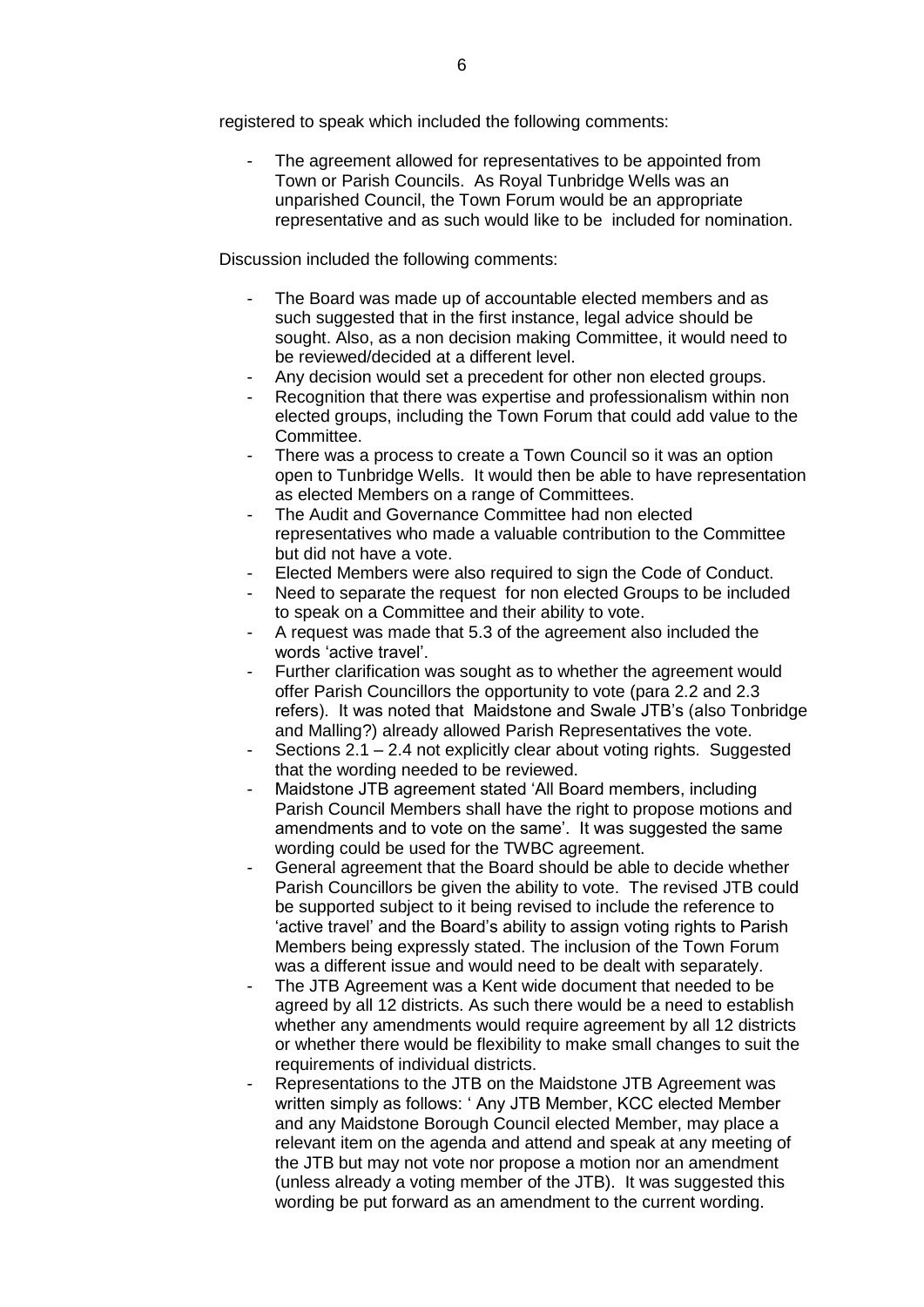**RESOLVED** – That the revised JTB Agreement be supported subject to the following amendments:

- The addition of 'active travel' under Section 5.3.
- Review of Section 2.3 to include the Board having the ability to assign voting rights to Parish Councillors.

#### **HIGHWAY WORKS PROGRAMME**

TB69/19 Julian Cook, District Manager, Kent County Council introduced the report that gave a summary of the schemes that were programmed for delivery in 2019/20.

Discussion included the following comments:

- There was no further update on the A26 Cycleway at this time.
- It was agreed that Kent CC would respond directly to Cllr Holden regarding the current position on the realignment of Heartenoak Road junction with Cranbrook Road, Hawkhurst.
- Traffic counts had been completed for proposed 20mph limits. Now waiting for a survey to be completed to ascertain that the demand was there and then for a consultation to take place. Looking at Banner Farm as an example of what could be achieved. To note that Culverden was interested in something similar.
- The minutes of 15 July made reference to the use of Bell Mouth access points on Benhall Mill Road and Bayham Road. It was confirmed that a response had been sent.

Mr James McGrath, Ms Pippa Collard and Cllr James Rands had all registered to speak on Appendix D of Agenda Item 11 – Tunbridge Wells Public Realm Works which included the following comments:

- The 2 month temporary closure of York Road had been very beneficial to the residents. The residents of the road had now requested that the temporary closure be made permanent.
- Residents of York Road, Suffolk Mews and Norfolk Heights approved the closure of York Road, making it safer, quieter and with improved parking for residents. 2 carriage turning circles within the road worked and were useful.
- To reopen York Road would allow it to be used as a rat run for cars wanting to get to Mount Pleasant. The road was unsuitable to accommodate this additional traffic.
- Broadly in favour of the newly created pedestrian area of the Town Centre but felt the benefits would be negated if traffic was allowed to use both York Road and Dudley Road. The point of the Public Realm was the reduction of traffic and the enhancement of public space for pedestrians.
- It was suggested that the installation of removable bollards would be the most cost effective method to effect the closure.
- A petition with 78 signatories had been collected.
- If it was an administrative issue to convert a temporary closure to a permanent closure, perhaps the way forward was an experimental TRO that could then be converted to a permanent TRO at a later date.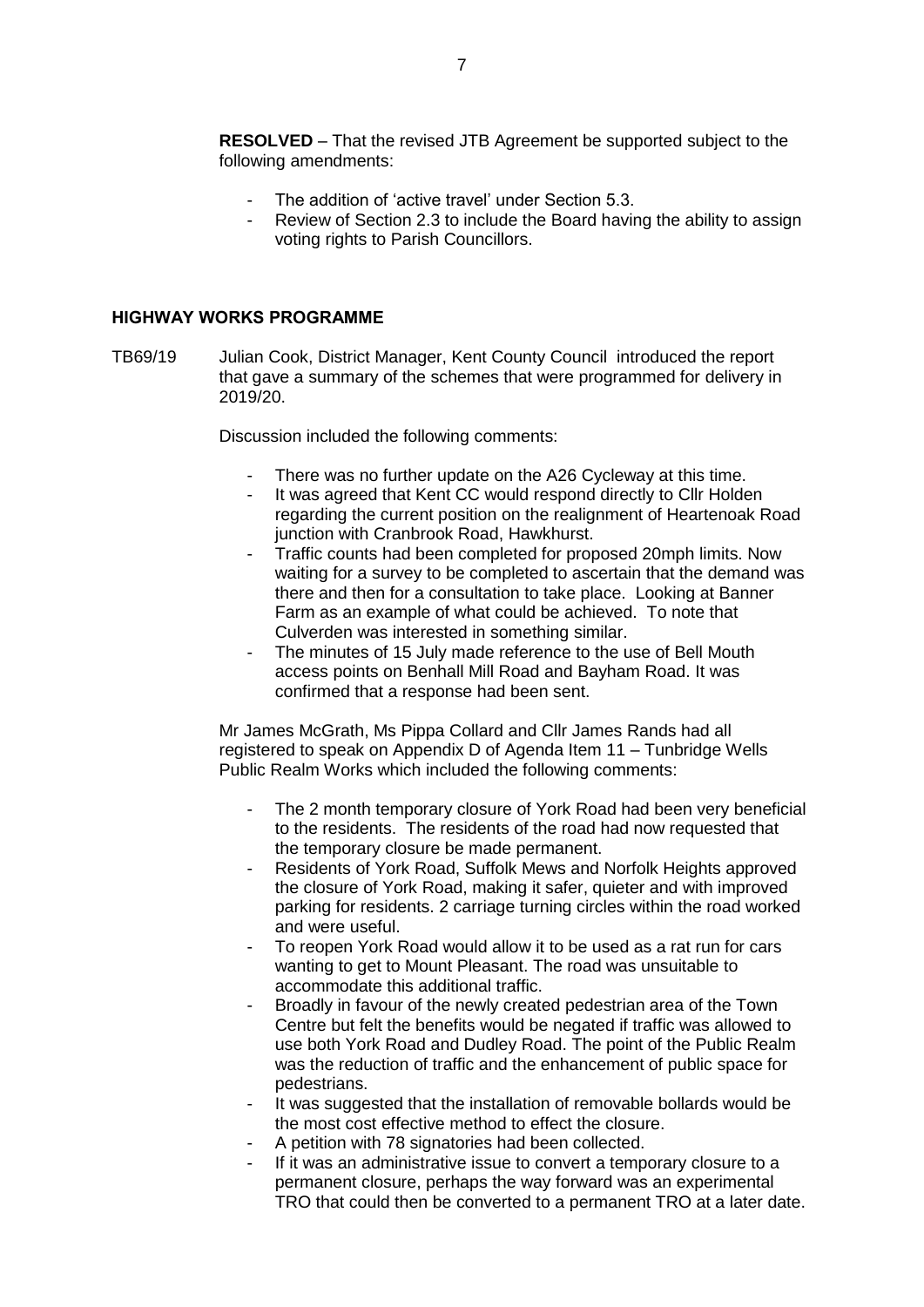- Very expensive to get Sat Nav's to exclude York Road, so there was strong assumption that traffic using Church Road and wanting to get onto Mount Pleasant Road would be directed down York Road.
- Another option considered was the creation of 2 U shaped loops but this was considered difficult and too expensive.
- Whilst the residents of Dudley Road had not yet come to a final decision – they would expect equitable treatment - if York Road was closed, Dudley Road would expect the same.

Discussion included the following comments:

- A decision on the continuation of a road closure (York Road and Dudley Road) could not be given at this time. Once the work had been completed there would be a need to assess the impact of the works across the whole area. The next steps would be a discussion between Kent CC and TWBC with the aim of bringing a report to the next JTB meeting.
- There was a concern about the time it would take for a decision to be made. Given the clear support from residents and that the traffic displacement had caused no adverse effect could something not be done to an earlier timescale. Otherwise it might be an opportunity missed.
- Suggested that there might be an opportunity to convene a meeting before the next scheduled JTB meeting in January. It would have to be lead by TWBC but Kent CC would be happy to join that discussion. Councillors to approach TWBC.

Mr Paul Mason for Tunbridge Wells Bicycle Users Group had registered to speak on Appendix E of Agenda Item 11 with particular reference to Bell Mouth Junctions which included the following comments:

The installation of Bell Mouth junctions were considered dangerous to both cyclists and pedestrians. It was recommended that this type of junction should no longer be built thereby making it safer for cyclists to travel and pedestrians to cross.

Discussion included the following comments:

- Not always possible to have a square junction and as such a certain number of Bell Mouth junctions were necessary to allow safe and easier access for large vehicles.
- It was normal practice to ensure pedestrian crossings were appropriately located and not put at the widest point of a Bell Mouth junction.
- The Kent Design Guide made clear that the width of a Bell Mouth be constructed that would be appropriate for the road/location – residential or industrial.
- Understood that a response to this effect had been forwarded to Mr Mason by the Kent CC Safety Engineer – agreed to follow up.
- To look at Appendix E and the number of Bell Mouth Junctions and establish where each were located. It would then be possible to determine whether or not they had been constructed appropriately.
- Kent CC happy to meet to discuss existing Bell Mouth sites. If a new Bell Mouth the Kent Design Guide which was currently under review, would allow for comments as part of the consultation process.